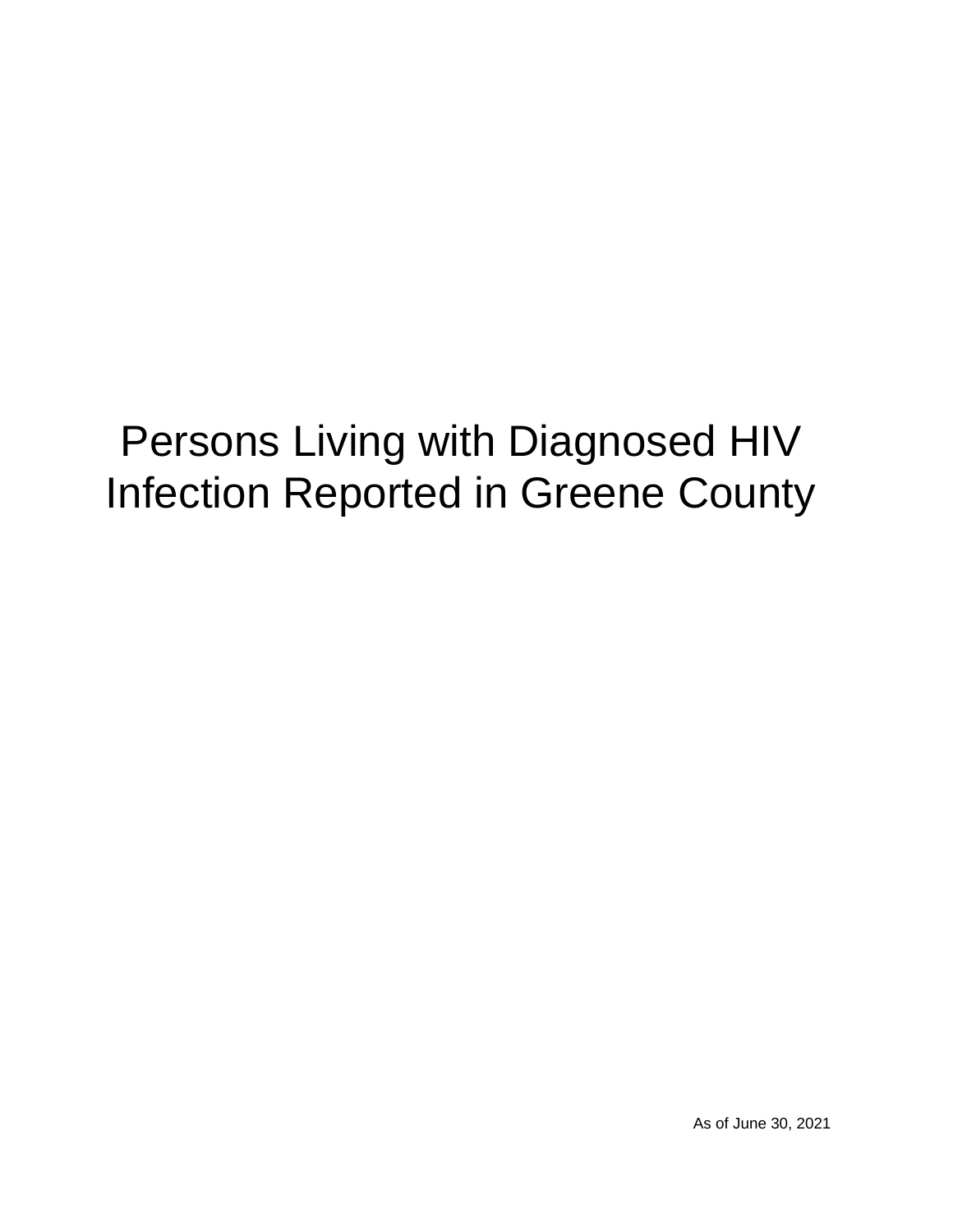|                                              |                   | Living with diagnosed HIV infection |         | <b>Current Disease Status</b> |       |             |       |  |  |  |
|----------------------------------------------|-------------------|-------------------------------------|---------|-------------------------------|-------|-------------|-------|--|--|--|
|                                              |                   | in 2020                             |         | <b>HIV (not AIDS)</b>         |       | <b>AIDS</b> |       |  |  |  |
| Characteristic                               | Rate <sup>a</sup> | No.                                 | $\%$    | No.                           | %     | No.         | $\%$  |  |  |  |
| Sex at birth                                 |                   |                                     |         |                               |       |             |       |  |  |  |
| Males                                        | 221.4             | 186                                 | 85%     | 99                            | 82%   | 87          | 89%   |  |  |  |
| Females                                      | 38.3              | 33                                  | 15%     | 22                            | 18%   | 11          | 11%   |  |  |  |
| Age at end of year                           |                   |                                     |         |                               |       |             |       |  |  |  |
| < 13                                         | $^{\star}$        |                                     |         |                               |       |             |       |  |  |  |
| 13-14                                        |                   |                                     |         |                               |       |             |       |  |  |  |
| 15-19                                        | $\star$           | 1                                   | $< 1\%$ | 1                             | 1%    |             |       |  |  |  |
| 20-24                                        | 51.3              | $\overline{7}$                      | 3%      | 6                             | 5%    | 1           | 1%    |  |  |  |
| 25-29                                        | 292.0             | 34                                  | 16%     | 29                            | 24%   | 5           | 5%    |  |  |  |
| 30-34                                        | 153.5             | 17                                  | 8%      | 11                            | 9%    | 6           | 6%    |  |  |  |
| 35-39                                        | 197.4             | 21                                  | 10%     | 14                            | 12%   | 7           | 7%    |  |  |  |
| 40-44                                        | 226.0             | 21                                  | 10%     | 12                            | 10%   | 9           | 9%    |  |  |  |
| 45-49                                        | 185.5             | 17                                  | 8%      | 6                             | $5%$  | 11          | 11%   |  |  |  |
| 50-54                                        | 240.4             | 24                                  | 11%     | 9                             | 7%    | 15          | 15%   |  |  |  |
| 55-64                                        | 218.6             | 50                                  | 23%     | 23                            | 19%   | 27          | 28%   |  |  |  |
| $65+$                                        | 88.0              | 27                                  | 12%     | 10                            | 8%    | 17          | 17%   |  |  |  |
| Race/Ethnicity <sup>b</sup>                  |                   |                                     |         |                               |       |             |       |  |  |  |
| American Indian/Alaska Native                | $^{\star}$        | 1                                   | $< 1\%$ | 1                             | 1%    |             |       |  |  |  |
| Asian/Pacific Islander                       | $\star$           | 1                                   | $< 1\%$ | 1                             | 1%    |             |       |  |  |  |
| Black/African-American                       | 497.7             | 60                                  | 27%     | 34                            | 28%   | 26          | 27%   |  |  |  |
| Hispanic/Latinx                              | 167.2             | 9                                   | 4%      | 5                             | 4%    | 4           | 4%    |  |  |  |
| White                                        | 98.1              | 139                                 | 63%     | 76                            | 63%   | 63          | 64%   |  |  |  |
| Multi-Race                                   | 174.7             | 9                                   | 4%      | 4                             | 3%    | 5           | 5%    |  |  |  |
| Unknown                                      | $\star$           |                                     |         |                               |       |             |       |  |  |  |
| Race/Ethnicity <sup>b</sup> and Sex at birth |                   |                                     |         |                               |       |             |       |  |  |  |
| American Indian/Alaska Native Males          | $\star$           |                                     |         |                               |       |             |       |  |  |  |
| American Indian/Alaska Native Females        | $^{\star}$        | 1                                   | $< 1\%$ | $\mathbf{1}$                  | 1%    |             |       |  |  |  |
| Asian/Pacific Islander Males                 |                   | 1                                   | $< 1\%$ | $\mathbf{1}$                  | 1%    |             |       |  |  |  |
| Asian/Pacific Islander Females               |                   |                                     |         |                               |       |             |       |  |  |  |
| Black/African-American Males                 | 880.8             | 52                                  | 24%     | 29                            | 24%   | 23          | 23%   |  |  |  |
| Black/African-American Females               | 130.0             | 8                                   | $4\%$   | 5                             | $4\%$ | 3           | $3\%$ |  |  |  |
| Hispanic/Latino Males                        | 333.3             | 9                                   | 4%      | 5                             | 4%    | 4           | 4%    |  |  |  |
| Hispanic/Latina Females                      | $\star$           | $\overline{a}$                      |         |                               |       |             |       |  |  |  |
| <b>White Males</b>                           | 163.9             | 115                                 | 53%     | 60                            | 50%   | 55          | 56%   |  |  |  |
| <b>White Females</b>                         | 33.6              | 24                                  | 11%     | 16                            | 13%   | 8           | $8\%$ |  |  |  |
| <b>Multi-Race Males</b>                      | 349.7             | 9                                   | 4%      | 4                             | 3%    | 5           | 5%    |  |  |  |
| Multi-Race Females                           | $\star$           |                                     |         |                               |       |             |       |  |  |  |
| Unknown                                      | $^{\star}$        |                                     |         |                               |       |             |       |  |  |  |
| <b>Total</b>                                 | 128.7             | 219                                 |         | 121                           |       | 98          |       |  |  |  |

# **Reported persons living with diagnosed HIV infection in 2020 by current disease status and selected characteristics, Greene County**

Living with diagnosed HIV infection represents all persons ever diagnosed and reported with HIV and/or AIDS who have not been reported as having died as of December 31, 2020. Persons living with diagnosed HIV infection represent persons living in Ohio as of December 31, 2020, regardless of whether the person was a resident of Ohio at time of initial HIV and/or AIDS diagnosis.

Asterisk (\*) indicates rate not calculated for case count <5 due to unstable rates. Dash (-) indicates no cases were reported for the given category.

a The rate is the number of persons living with diagnosed HIV infection per 100,000 population calculated using 2020 U.S. Census estimates.

ᵇ Hispanics/Latinx may be of any race. Persons with a race of American Indian/Alaska Native, Asian/Pacific Islander, Black/African-American, White, or Multi-Race are not-Hispanic. Asian/Pacific Islander includes Native Hawaiians.

Notes: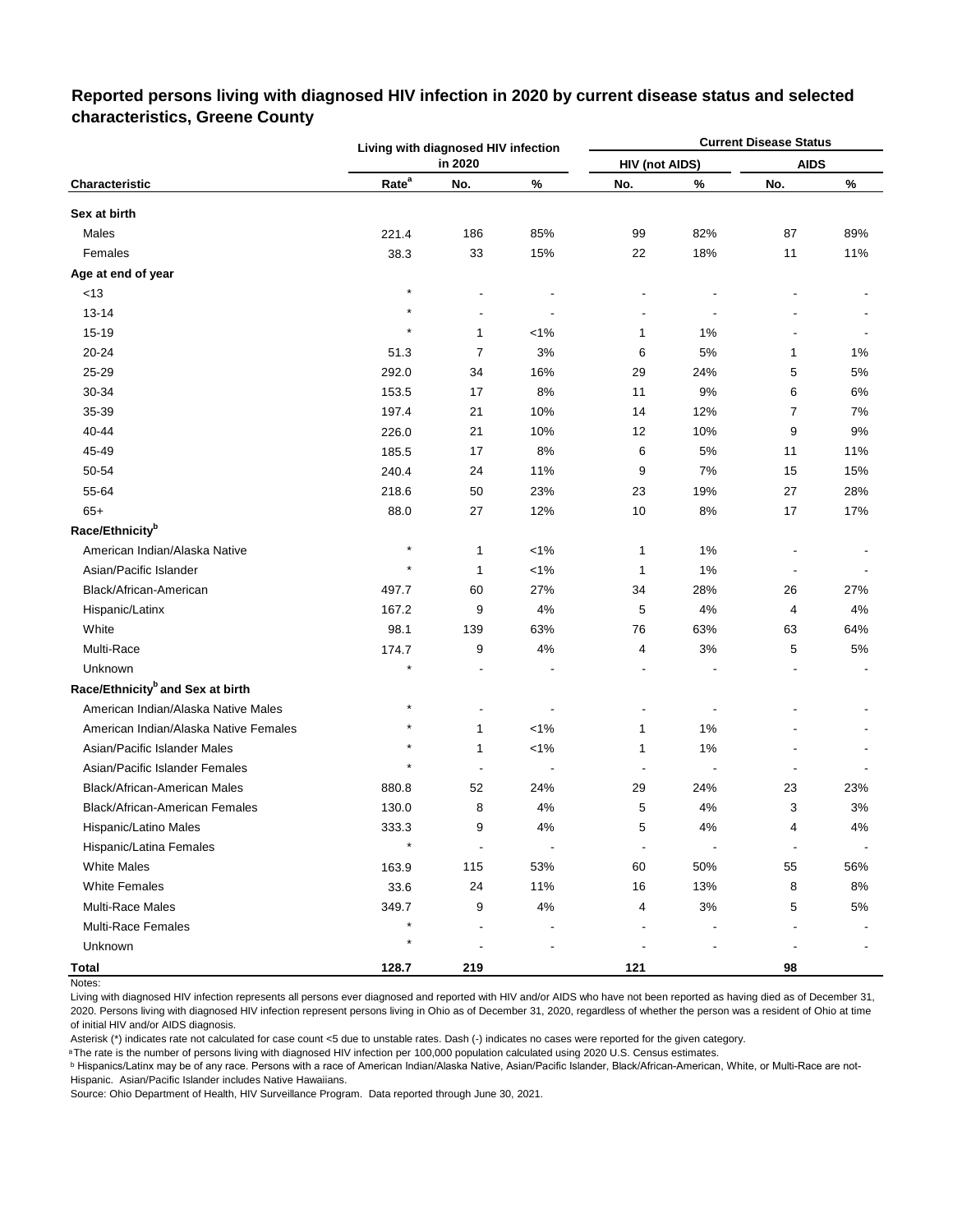### **Reported persons living with diagnosed HIV infection in 2020 by current disease status and transmission category, Greene County**

|                                          | Living with diagnosed HIV infection |      | <b>Current Disease Status</b> |       |                          |      |  |  |  |
|------------------------------------------|-------------------------------------|------|-------------------------------|-------|--------------------------|------|--|--|--|
|                                          | in 2020                             |      | <b>HIV (not AIDS)</b>         |       | <b>AIDS</b>              |      |  |  |  |
| <b>Transmission Category<sup>a</sup></b> | No.                                 | %    | No.                           | %     | No.                      | %    |  |  |  |
| Male adult or adolescent                 |                                     |      |                               |       |                          |      |  |  |  |
| Male-to-male sexual contact              | 134                                 | 73%  | 75                            | 77%   | 59                       | 69%  |  |  |  |
| Injection drug use (IDU)                 | 2                                   | 1%   | 1                             | $1\%$ | 1                        | 1%   |  |  |  |
| Male-to-male sexual contact and IDU      | 8                                   | 4%   | 4                             | 4%    | 4                        | 5%   |  |  |  |
| Heterosexual contact                     | 8                                   | 4%   | $\overline{2}$                | 2%    | 6                        | 7%   |  |  |  |
| Other/unknown                            | 32                                  | 17%  | 16                            | 16%   | 16                       | 19%  |  |  |  |
| Subtotal                                 | 184                                 | 100% | 98                            | 100%  | 86                       | 100% |  |  |  |
| Female adult or adolescent               |                                     |      |                               |       |                          |      |  |  |  |
| Injection drug use                       | $\overline{7}$                      | 22%  | 5                             | 24%   | 2                        | 18%  |  |  |  |
| Heterosexual contact                     | 23                                  | 72%  | 14                            | 67%   | 9                        | 82%  |  |  |  |
| Other/unknown                            | 2                                   | 6%   | 2                             | 10%   | $\overline{\phantom{a}}$ |      |  |  |  |
| Subtotal                                 | 32                                  | 100% | 21                            | 100%  | 11                       | 100% |  |  |  |
| Child (<13 yrs at diagnosis)             |                                     |      |                               |       |                          |      |  |  |  |
| Perinatal                                | 2                                   | 67%  | $\overline{2}$                | 100%  |                          |      |  |  |  |
| Other/unknown                            | 1                                   | 33%  | $\overline{\phantom{a}}$      |       |                          | 100% |  |  |  |
| Subtotal                                 | 3                                   | 100% | 2                             | 100%  |                          | 100% |  |  |  |
| Total                                    | 219                                 |      | 121                           |       | 98                       |      |  |  |  |

### **Reported persons living with diagnosed HIV infection in 2020 by current disease status and exposure category, Greene County**

|                                                          | Living with diagnosed HIV infection |         | <b>Current Disease Status</b> |     |             |       |  |  |  |
|----------------------------------------------------------|-------------------------------------|---------|-------------------------------|-----|-------------|-------|--|--|--|
|                                                          | in 2020                             |         | <b>HIV (not AIDS)</b>         |     | <b>AIDS</b> |       |  |  |  |
| <b>Exposure Category</b> <sup>b</sup>                    | No.                                 | %       | No.                           | %   | No.         | %     |  |  |  |
| Male-to-male sexual contact only                         | 130                                 | 59%     | 72                            | 60% | 58          | 59%   |  |  |  |
| Injection drug use (IDU) only                            | 4                                   | 2%      | 3                             | 2%  |             | $1\%$ |  |  |  |
| Heterosexual contact only                                | 31                                  | 14%     | 16                            | 13% | 15          | 15%   |  |  |  |
| Male-to-male sexual contact & IDU                        |                                     | 3%      | 4                             | 3%  | 3           | 3%    |  |  |  |
| <b>IDU &amp; Heterosexual contact</b>                    | 5                                   | 2%      | 3                             | 2%  | 2           | 2%    |  |  |  |
| Male-to-male sexual contact & Heterosexual contact       | 4                                   | 2%      | 3                             | 2%  |             | $1\%$ |  |  |  |
| Male-to-male sexual contact & IDU & Heterosexual contact |                                     | $< 1\%$ |                               |     |             | $1\%$ |  |  |  |
| Perinatal exposure                                       | 2                                   | $1\%$   | 2                             | 2%  |             |       |  |  |  |
| Other/unknown                                            | 35                                  | 16%     | 18                            | 15% | 17          | 17%   |  |  |  |
| Total                                                    | 219                                 |         | 121                           |     | 98          |       |  |  |  |

Notes:

Living with diagnosed HIV infection represents all persons ever diagnosed and reported with HIV and/or AIDS who have not been reported as having died as of December 31, 2020. Persons living with diagnosed HIV infection represent persons living in Ohio as of December 31, 2020, regardless of whether the person was a resident of Ohio at time of initial HIV and/or AIDS diagnosis.

Dash (-) indicates no cases were reported for the given category.

a Transmission categories are mutually exclusive, hierarchical risk categories determined by the CDC and system-calculated using sex at birth and risk factor history to determine mode of transmission. A person with multiple risks is only represented in the highest category based on the CDC hierarchical algorithm. Thus, transgender women are included in the male-to-male sexual contact transmission category if assigned male at birth and risk factor history indicates sex with males. Please note this is for the categorization of HIV transmission categories only and not to describe sexual orientation.

**b** Exposure categories are mutually exclusive risk categories. All possible combinations of risks are represented among exposure categories. A person with multiple risks is represented in the exposure category identifying all the reported ways in which that person may have been exposed to HIV.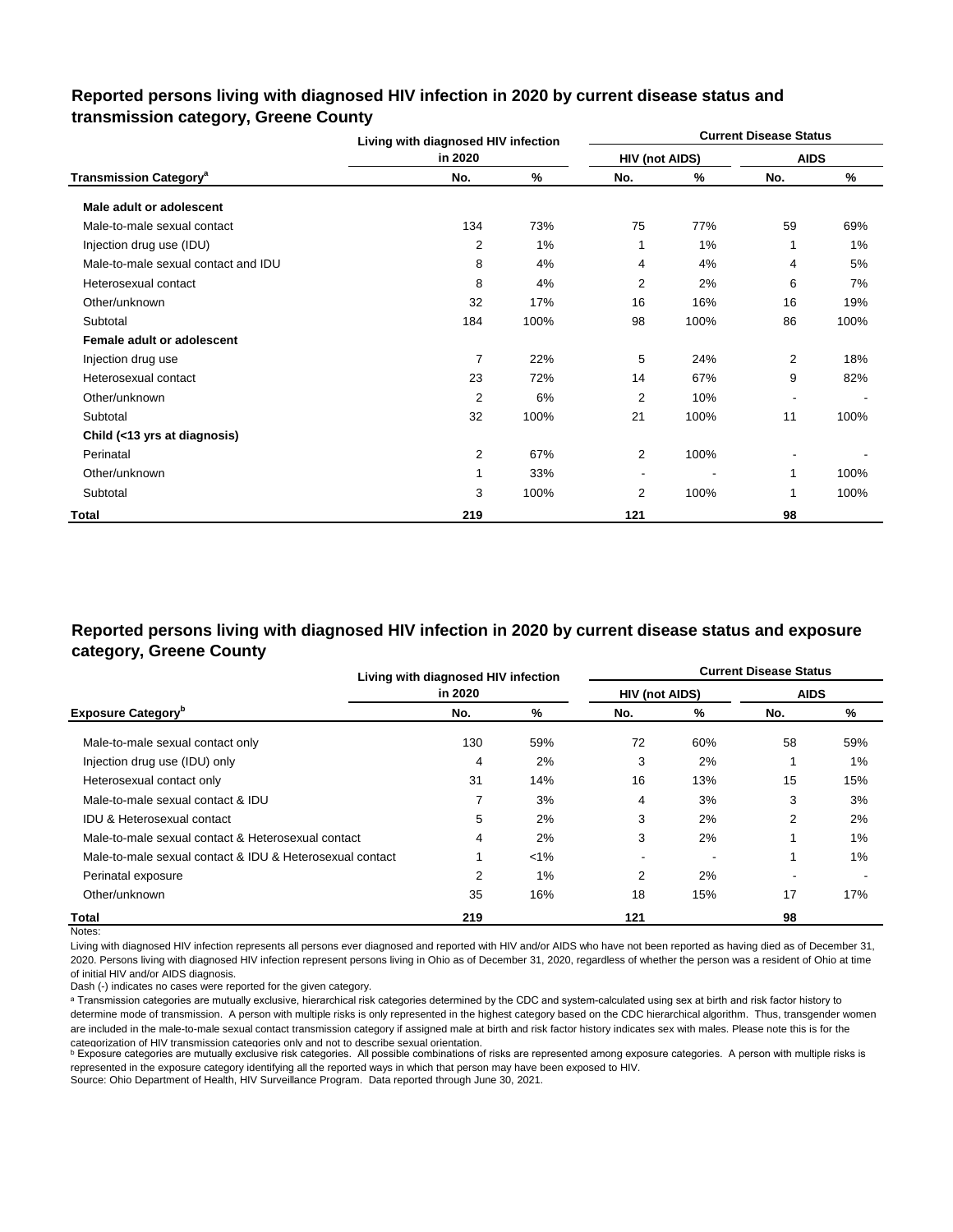© Transmission categories are mutually exclusive, hierarchical risk categories determined by the CDC and system-calculated using sex at birth and risk factor history to determine mode of transmission. A person with multip hierarchical algorithm. Thus, transgender women are included in the male-to-male sexual contact transmission category if assigned male at birth and risk factor history indicates sex with males. Please note this is for the sexual orientation.

<sup>d</sup> Exposure categories are mutually exclusive risk categories. All possible combinations of risks are represented among exposure categories. A person with multiple risks is represented in the exposure category identifying

|                                           |                                            |                          |                                  |        |                                   |      | Living with diagnosed HIV infection in 2020 |                          |                |      |                   |      |                |                          |
|-------------------------------------------|--------------------------------------------|--------------------------|----------------------------------|--------|-----------------------------------|------|---------------------------------------------|--------------------------|----------------|------|-------------------|------|----------------|--------------------------|
|                                           | American<br>Indian/Alaska<br><b>Native</b> |                          | <b>Asian/Pacific</b><br>Islander |        | <b>Black/African-</b><br>American |      | Hispanic/<br>Latinx <sup>a</sup>            |                          | White          |      | <b>Multi-Race</b> |      | <b>Unknown</b> |                          |
| <b>Transmission Category</b> <sup>c</sup> | No.                                        | %                        | No.                              | %      | No.                               | %    | No.                                         | %                        | No.            | %    | No.               | %    | No.            | %                        |
| Male adult or adolescent                  |                                            |                          |                                  |        |                                   |      |                                             |                          |                |      |                   |      |                |                          |
| Male-to-male sexual contact               | $\sim$                                     | $\sim$                   |                                  | 100%   | 37                                | 73%  | 8                                           | 89%                      | 83             | 73%  | 5                 | 56%  | $\sim$         | $\overline{\phantom{a}}$ |
| Injection drug use (IDU)                  | $\sim$                                     | $\sim$                   | $\sim$                           | $\sim$ | $\overline{\phantom{a}}$          |      |                                             | 11%                      |                | 1%   |                   |      | $\sim$         | $\blacksquare$           |
| Male-to-male sexual contact and IDU       |                                            |                          | $\sim$                           |        |                                   | 2%   |                                             |                          | 5              | 4%   | $\mathbf{2}$      | 22%  | $\sim$         | $\sim$                   |
| Heterosexual contact                      |                                            |                          | <b>Section</b>                   | $\sim$ | 6                                 | 12%  | $\sim$                                      |                          | $\overline{2}$ | 2%   |                   |      | $\sim$         | $\overline{\phantom{0}}$ |
| Other/unknown                             |                                            |                          | $\sim$                           |        |                                   | 14%  |                                             |                          | 23             | 20%  | 2                 | 22%  | $\sim$         | $\blacksquare$           |
| Subtotal                                  | $\overline{\phantom{a}}$                   |                          |                                  | 100%   | 51                                | 100% | 9                                           | 100%                     | 114            | 100% | 9                 | 100% | $\sim$         | $\sim$                   |
| Female adult or adolescent                |                                            |                          |                                  |        |                                   |      |                                             |                          |                |      |                   |      |                |                          |
| Injection drug use                        | $\sim$                                     |                          | $\sim$                           | $\sim$ |                                   | 13%  | $\sim$                                      | $\overline{\phantom{a}}$ | 6              | 26%  | $\sim$            |      |                | $\sim$                   |
| Heterosexual contact                      |                                            | 100%                     | $\sim$                           |        |                                   | 88%  | $\sim$                                      | <b>.</b>                 | 15             | 65%  | . .               |      |                | $\,$ $\,$                |
| Other/unknown                             |                                            |                          | $\sim$                           | $\sim$ |                                   |      | $\sim$                                      |                          | $\overline{2}$ | 9%   |                   |      |                | $\sim$                   |
| Subtotal                                  |                                            | 100%                     | $\sim$                           |        | 8                                 | 100% | $\overline{\phantom{0}}$                    |                          | 23             | 100% |                   |      |                | $\overline{\phantom{a}}$ |
| Child (<13 yrs at diagnosis)              |                                            |                          |                                  |        |                                   |      |                                             |                          |                |      |                   |      |                |                          |
| Perinatal                                 | $\blacksquare$                             | $\overline{\phantom{a}}$ | $\sim$                           | $\sim$ |                                   | 100% | $\sim$                                      | $\blacksquare$           |                | 50%  | $\sim$            |      |                |                          |
| Other/unknown                             |                                            |                          | $\sim$                           | $\sim$ |                                   |      | $\sim$                                      | $\blacksquare$           |                | 50%  |                   |      |                | $\,$ $\,$                |
| Subtotal                                  | $\overline{\phantom{a}}$                   |                          | $\sim$                           |        |                                   | 100% | $\sim$                                      |                          | $\overline{2}$ | 100% | $\sim$            |      |                | $\overline{\phantom{a}}$ |
| <b>Total</b>                              |                                            |                          |                                  |        | 60                                |      | 9                                           |                          | 139            |      |                   |      |                |                          |

Living with diagnosed HIV infection represents all persons ever diagnosed and reported with HIV and/or AIDS who have not been reported as having died as of December 31, 2020. Persons living with diagnosed HIV infection rep regardless of whether the person was a resident of Ohio at time of initial HIV and/or AIDS diagnosis.

#### Notes:

#### **Reported persons living with diagnosed HIV infection in 2020 by race/ethnicity and transmission category, Greene County**

|                    | American Indian/Alaska Native |     |   | <b>Asian/Pacific Islander</b> |           |                          | <b>Black/African-American</b> |     |     | Hispanic/ Latinx <sup>a</sup> |     |                          |                   | White                    |     |                   | <b>Multi-Race</b> |     | <b>Unknown</b> |   |
|--------------------|-------------------------------|-----|---|-------------------------------|-----------|--------------------------|-------------------------------|-----|-----|-------------------------------|-----|--------------------------|-------------------|--------------------------|-----|-------------------|-------------------|-----|----------------|---|
| Age at end of year | Rate <sup>b</sup>             | No. | % | Rate <sup>p</sup>             | No.       | %                        | Rate <sup>r</sup>             | No. | %   | Rate <sup>r</sup>             | No. | %                        | Rate <sup>"</sup> | No.                      | %   | Rate <sup>"</sup> | No.               | %   | No.            | % |
| < 13               |                               | $5$ |   |                               |           |                          |                               |     |     |                               |     |                          |                   |                          |     |                   |                   |     |                |   |
| $13 - 14$          |                               | < 5 |   |                               |           |                          |                               |     | . . |                               |     |                          |                   | $\overline{\phantom{a}}$ |     |                   |                   |     |                |   |
| $15 - 19$          |                               |     |   |                               |           | $\,$ $\,$                |                               |     | 2%  |                               |     |                          |                   | $\overline{\phantom{a}}$ |     |                   |                   |     |                |   |
| $20 - 24$          |                               | < 5 |   |                               |           |                          |                               |     | 2%  |                               |     | $\overline{\phantom{a}}$ | 59.8              | 6                        | 4%  |                   |                   |     |                |   |
| 25-29              |                               | <5  |   |                               |           | 100%                     | 1,081.1                       | 12  | 20% |                               |     | $\sim$                   | 216.8             | 20                       | 14% |                   |                   | 11% |                |   |
| 30-34              |                               | $5$ |   |                               |           |                          | .312.3                        | 10  | 17% | $\star$                       |     | 22%                      | 54.8              | 5                        | 4%  |                   |                   |     |                |   |
| 35-39              |                               | < 5 |   |                               | $\sim$    | $\,$ $\,$                | 969.3                         | 6   | 10% | $\star$                       |     | 22%                      | 124.9             | 11                       | 8%  |                   | $\sqrt{2}$        | 22% |                |   |
| 40-44              |                               | <5  |   |                               |           | $\,$ $\,$                | 1,092.9                       | 6.  | 10% |                               |     | 11%                      | 153.9             | 12                       | 9%  |                   |                   | 22% |                |   |
| 45-49              |                               | $5$ |   |                               | $\sim$    | $\overline{\phantom{a}}$ |                               |     | 7%  | $\star$                       | . . | $\sim$                   | 165.6             | 13                       | 9%  |                   |                   |     |                |   |
| 50-54              |                               | $5$ |   |                               | $\,$ $\,$ | $\sim$                   | ,306.0                        |     | 12% | $\star$                       |     | $\sim$                   | 148.8             | 13                       | 9%  |                   | 3                 | 33% |                |   |
| 55-64              |                               |     |   |                               |           | $\,$ $\,$                | 671.1                         |     | 13% | $\star$                       | 4   | 44%                      | 182.2             | 37                       | 27% | $\ast$            |                   | 11% |                |   |
| $65+$              |                               | <5  |   |                               |           | $\,$ $\,$                | 384.3                         | 5   | 8%  |                               |     | $\,$ $\,$                | 78.9              | 22                       | 16% |                   |                   |     |                |   |
| <b>Total</b>       |                               |     |   |                               |           |                          | 497.7                         | 60  |     | 167.2                         |     |                          | 98.1              | 139                      |     | 174.7             |                   |     |                |   |

#### **Reported persons living with diagnosed HIV infection in 2020 by race/ethnicity and age, Greene County**

#### **Living with diagnosed HIV infection in 2020**

#### **Reported persons living with diagnosed HIV infection in 2020 by race/ethnicity and exposure category, Greene County**

#### **Living with diagnosed HIV infection in 2020**

Source: Ohio Department of Health, HIV Surveillance Program. Data reported through June 30, 2021.

|                                                          | American<br>Indian/Alaska<br><b>Native</b> |                          | <b>Asian/Pacific</b><br>Islander |        | <b>Black/African-</b><br>American |                          | Hispanic/<br>Latinx <sup>a</sup> |        | White |     | <b>Multi-Race</b> |     | <b>Unknown</b> |   |
|----------------------------------------------------------|--------------------------------------------|--------------------------|----------------------------------|--------|-----------------------------------|--------------------------|----------------------------------|--------|-------|-----|-------------------|-----|----------------|---|
| <b>Exposure Category<sup>a</sup></b>                     | No.                                        |                          | No.                              |        | No.                               |                          | No.                              |        | No.   |     | No.               |     | No.            | % |
| Male-to-male sexual contact only                         | $\sim$                                     | -                        |                                  | 100%   | 36                                | 60%                      |                                  | 78%    | 81    | 58% | 5                 | 56% |                |   |
| Injection drug use (IDU) only                            |                                            | -                        |                                  |        |                                   | 2%                       |                                  | 11%    |       | 1%  |                   |     |                |   |
| Heterosexual contact only                                |                                            | 100%                     | $\sim$                           | $\sim$ | 13                                | 22%                      |                                  | . .    | 17    | 12% | $\sim$            |     |                |   |
| Male-to-male sexual contact & IDU                        |                                            | $\overline{\phantom{a}}$ | $\sim$                           | $\sim$ |                                   | 2%                       |                                  | $\sim$ |       | 3%  | $\overline{2}$    | 22% |                |   |
| IDU & Heterosexual contact                               | $\sim$                                     | . .                      |                                  | . .    | $\sim$                            | $\overline{\phantom{a}}$ |                                  | . .    |       | 4%  |                   |     |                |   |
| Male-to-male sexual contact & Heterosexual contact       |                                            | -                        |                                  | . .    |                                   | 2%                       |                                  | 11%    |       | 1%  |                   |     |                |   |
| Male-to-male sexual contact & IDU & Heterosexual contact | $\sim$                                     |                          |                                  |        |                                   | -                        |                                  | . .    |       | 1%  |                   |     |                |   |
| Perinatal exposure                                       | $\sim$                                     | -                        |                                  | . .    |                                   | 2%                       |                                  | . .    |       | 1%  |                   |     |                |   |
| Other/unknown                                            | $\sim$                                     | $\overline{\phantom{a}}$ |                                  | $\sim$ |                                   | 12%                      |                                  | . .    | 26    | 19% | ົ                 | 22% |                |   |
| Total                                                    |                                            |                          |                                  |        | -60                               |                          |                                  |        | 139   |     |                   |     |                |   |

ᵇ The rate is the number of persons living with diagnosed HIV infection per 100,000 population calculated using U.S. Census estimates for that year.

Asterisk (\*) indicates rate not calculated because census data unavailable or for case count <5 due to unstable rates. Dash (-) indicates no cases were reported for the given category.

a Hispanics/Latinx may be of any race. Persons with a race of American Indian/Alaska Native, Asian/Pacific Islander, Black/African-American, White, or Multi-Race are not-Hispanic. Asian/Pacific Islander includes Native Haw

#### HIV.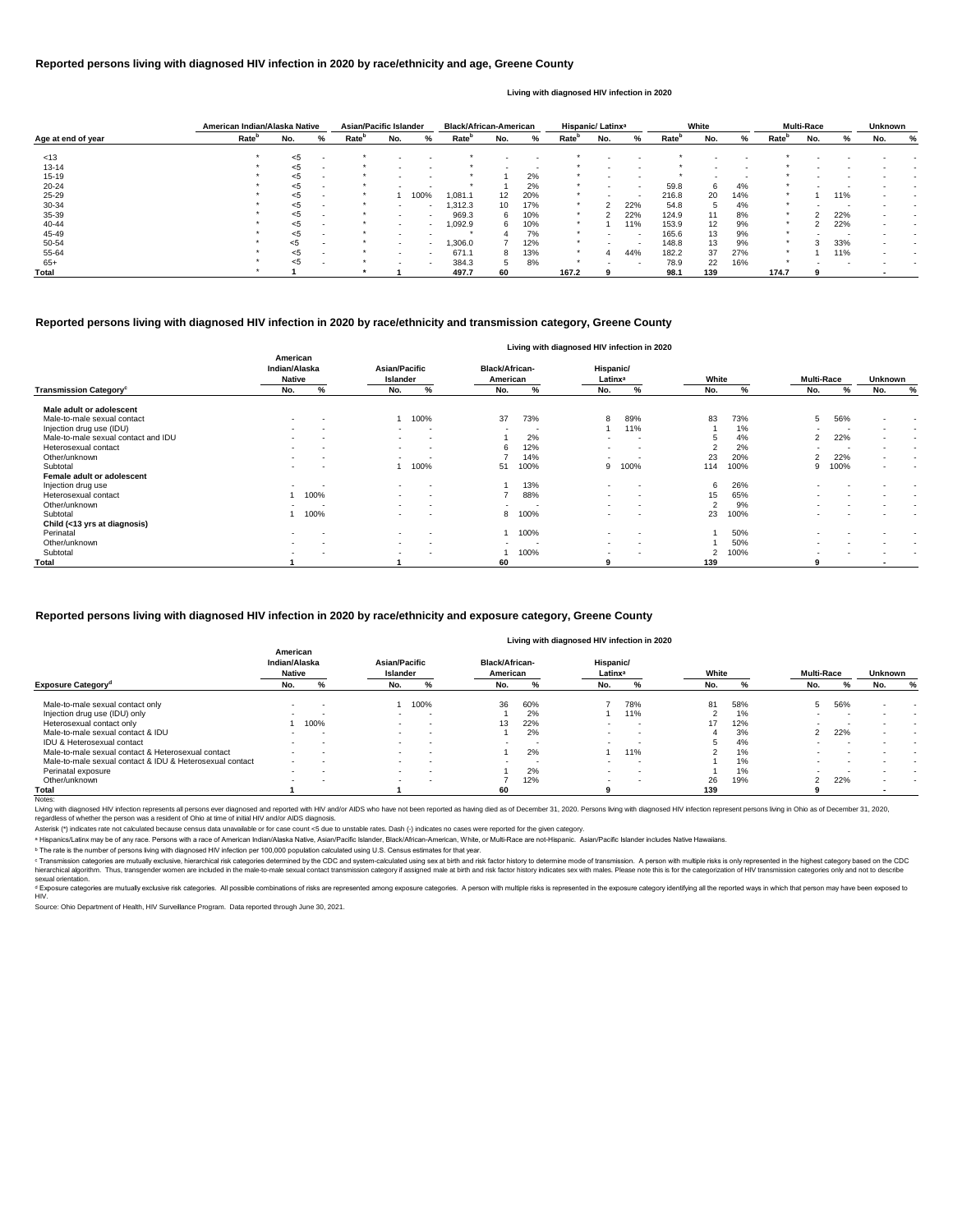## **Trends in reported persons living with diagnosed HIV infection by year of diagnosis and selected characteristics, Greene County, 2016-2020**

**Living with Diagnosed HIV Infection**

|                                              |                   | 2016                    |       |                   | 2017 |     |                   | 2018 |     |                   | 2019         |         |                   | 2020 |      |  |
|----------------------------------------------|-------------------|-------------------------|-------|-------------------|------|-----|-------------------|------|-----|-------------------|--------------|---------|-------------------|------|------|--|
| <b>Characteristic</b>                        | Rate <sup>a</sup> | No.                     | %     | Rate <sup>a</sup> | No.  | %   | Rate <sup>a</sup> | No.  | %   | Rate <sup>a</sup> | No.          | %       | Rate <sup>a</sup> | No.  | $\%$ |  |
| Sex at birth                                 |                   |                         |       |                   |      |     |                   |      |     |                   |              |         |                   |      |      |  |
| Males                                        | 185.0             | 150                     | 84%   | 189.0             | 155  | 84% | 200.5             | 166  | 85% | 210.4             | 175          | 85%     | 221.4             | 186  | 85%  |  |
| Females                                      | 34.7              | 29                      | 16%   | 34.2              | 29   | 16% | 35.2              | 30   | 15% | 35.0              | 30           | 15%     | 38.3              | 33   | 15%  |  |
| Age at end of year                           |                   |                         |       |                   |      |     |                   |      |     |                   |              |         |                   |      |      |  |
| < 13                                         | $\star$           |                         |       |                   |      |     |                   |      |     |                   |              |         |                   |      |      |  |
| 13-14                                        |                   |                         |       |                   |      |     |                   |      |     |                   |              |         |                   |      |      |  |
| 15-19                                        | $\star$           | $\overline{2}$          | 1%    | $^\star$          | 1    | 1%  | ×                 | 1    | 1%  |                   | $\mathbf{1}$ | $< 1\%$ |                   |      | 1%   |  |
| 20-24                                        | 73.1              | 10                      | 6%    | 72.2              | 10   | 5%  | 50.4              | 7    | 4%  | 36.9              | 5            | 2%      | 51.3              | 7    | 3%   |  |
| 25-29                                        | 204.2             | 24                      | 13%   | 210.8             | 25   | 14% | 281.0             | 33   | 17% | 323.0             | 38           | 19%     | 292.0             | 34   | 16%  |  |
| 30-34                                        | 67.1              | 7                       | 4%    | 86.4              | 9    | 5%  | 94.0              | 10   | 5%  | 110.6             | 12           | 6%      | 153.5             | 17   | 8%   |  |
| 35-39                                        | 224.2             | 21                      | 12%   | 90.5              | 9    | 5%  | 154.9             | 16   | 8%  | 201.7             | 21           | 10%     | 197.4             | 21   | 10%  |  |
| 40-44                                        | 136.8             | 12                      | 7%    | 253.7             | 22   | 12% | 194.4             | 17   | 9%  | 198.5             | 18           | 9%      | 226.0             | 21   | 10%  |  |
| 45-49                                        | 233.9             | 23                      | 13%   | 195.0             | 19   | 10% | 239.6             | 23   | 12% | 244.8             | 23           | 11%     | 185.5             | 17   | 8%   |  |
| 50-54                                        | 225.2             | 25                      | 14%   | 258.8             | 28   | 15% | 211.0             | 22   | 11% | 205.5             | 21           | 10%     | 240.4             | 24   | 11%  |  |
| 55-64                                        | 189.3             | 43                      | 24%   | 201.2             | 46   | 25% | 209.2             | 48   | 24% | 199.3             | 46           | 22%     | 218.6             | 50   | 23%  |  |
| $65+$                                        | 44.3              | 12                      | 7%    | 53.7              | 15   | 8%  | 65.9              | 19   | 10% | 67.5              | 20           | 10%     | 88.0              | 27   | 12%  |  |
| Race/Ethnicity <sup>b</sup>                  |                   |                         |       |                   |      |     |                   |      |     |                   |              |         |                   |      |      |  |
| American Indian/Alaska Native                | $\star$           | $\mathbf{1}$            | $1\%$ |                   | 1    | 1%  | ×                 | 1    | 1%  |                   | $\mathbf{1}$ | $< 1\%$ |                   | 1    | 1%   |  |
| Asian/Pacific Islander                       | $\star$           | $\overline{\mathbf{c}}$ | 1%    | $\star$           | -1   | 1%  | $\star$           |      |     | $\star$           | -1           | $< 1\%$ | $\ast$            | 1    | 1%   |  |
| Black/African-American                       | 370.5             | 43                      | 24%   | 376.1             | 44   | 24% | 486.9             | 58   | 30% | 476.6             | 57           | 28%     | 497.7             | 60   | 27%  |  |
| Hispanic/Latinx                              | 173.6             | 8                       | 4%    | 171.6             | 8    | 4%  | 182.7             | 9    | 5%  | 179.9             | 9            | 4%      | 167.2             | 9    | 4%   |  |
| White                                        | 83.0              | 115                     | 64%   | 88.6              | 124  | 67% | 84.7              | 119  | 61% | 91.2              | 129          | 63%     | 98.1              | 139  | 63%  |  |
| Multi-Race                                   | 230.3             | 10                      | 6%    | 129.9             | 6    | 3%  | 185.8             | 9    | 5%  | 164.4             | 8            | 4%      | 174.7             | 9    | 4%   |  |
| Unknown                                      | $\star$           |                         |       |                   |      |     |                   |      |     |                   |              |         |                   |      |      |  |
| Race/Ethnicity <sup>b</sup> and Sex at birth |                   |                         |       |                   |      |     |                   |      |     |                   |              |         |                   |      |      |  |
| American Indian/Alaska Native Males          |                   |                         |       |                   |      |     |                   |      |     |                   |              |         |                   |      |      |  |
| American Indian/Alaska Native Females        |                   | -1                      | $1\%$ |                   | -1   | 1%  |                   | 1    | 1%  |                   | $\mathbf 1$  | $< 1\%$ |                   |      | 1%   |  |
| Asian/Pacific Islander Males                 |                   | $\overline{2}$          | 1%    |                   | 1    | 1%  |                   |      |     |                   | $\mathbf{1}$ | $< 1\%$ |                   | 1    | 1%   |  |
| Asian/Pacific Islander Females               | $\star$           |                         |       |                   |      |     |                   |      |     |                   |              |         |                   |      |      |  |
| Black/African-American Males                 | 613.7             | 35                      | 20%   | 664.5             | 38   | 21% | 896.1             | 52   | 27% | 841.2             | 49           | 24%     | 880.8             | 52   | 24%  |  |
| <b>Black/African-American Females</b>        | 135.5             | 8                       | 4%    | 100.3             | 6    | 3%  | 98.2              | 6    | 3%  | 130.4             | 8            | 4%      | 130.0             | 8    | 4%   |  |
| Hispanic/Latino Males                        | 297.1             | $\overline{7}$          | 4%    | 298.4             | 7    | 4%  | 326.3             | 8    | 4%  | 359.3             | 9            | 4%      | 333.3             | 9    | 4%   |  |
| Hispanic/Latina Females                      | $\star$           | $\mathbf{1}$            | 1%    |                   | 1    | 1%  |                   | 1    | 1%  |                   |              |         |                   |      |      |  |
| <b>White Males</b>                           | 140.5             | 96                      | 54%   | 149.2             | 103  | 56% | 139.8             | 97   | 49% | 154.8             | 108          | 53%     | 163.9             | 115  | 53%  |  |
| <b>White Females</b>                         | 27.1              | 19                      | 11%   | 29.6              | 21   | 11% | 30.9              | 22   | 11% | 29.3              | 21           | 10%     | 33.6              | 24   | 11%  |  |
| Multi-Race Males                             | 459.1             | 10                      | 6%    | 256.4             | 6    | 3%  | 358.4             | 9    | 5%  | 327.2             | 8            | 4%      | 349.7             | 9    | 4%   |  |
| Multi-Race Females                           | $\star$           |                         |       | $\star$           |      |     | $\ast$            |      |     | $\star$           |              |         |                   |      |      |  |
| Unknown                                      | $\star$           |                         |       |                   |      |     |                   |      |     |                   |              |         |                   |      |      |  |
| <b>Total</b>                                 | 108.6             | 179                     |       | 110.3             | 184  |     | 116.7             | 196  |     | 121.3             | 205          |         | 128.7             | 219  |      |  |
| Notes:                                       |                   |                         |       |                   |      |     |                   |      |     |                   |              |         |                   |      |      |  |

Living with diagnosed HIV infection by year (2016-2020) represents all persons ever diagnosed and reported with HIV and/or AIDS who have not been reported as having died as of December 31 of the corresponding year. Persons living with diagnosed HIV infection represent persons living in Ohio as of December 31 of the corresponding year, regardless of whether the person was a resident of Ohio at time of initial HIV and/or AIDS diagnosis.

Asterisk (\*) indicates rate not calculated for case count <5 due to unstable rates. Dash (-) indicates no cases were reported for the given category.

<sup>a</sup> The rate is the number of persons living with diagnosed HIV infection per 100,000 population calculated using U.S. Census estimates for that year.

ᵇ Hispanics/Latinx may be of any race. Persons with a race of American Indian/Alaska Native, Asian/Pacific Islander, Black/African-American, White, or Multi-Race are not-Hispanic. Asian/Pacific Islander includes Native Hawaiians.